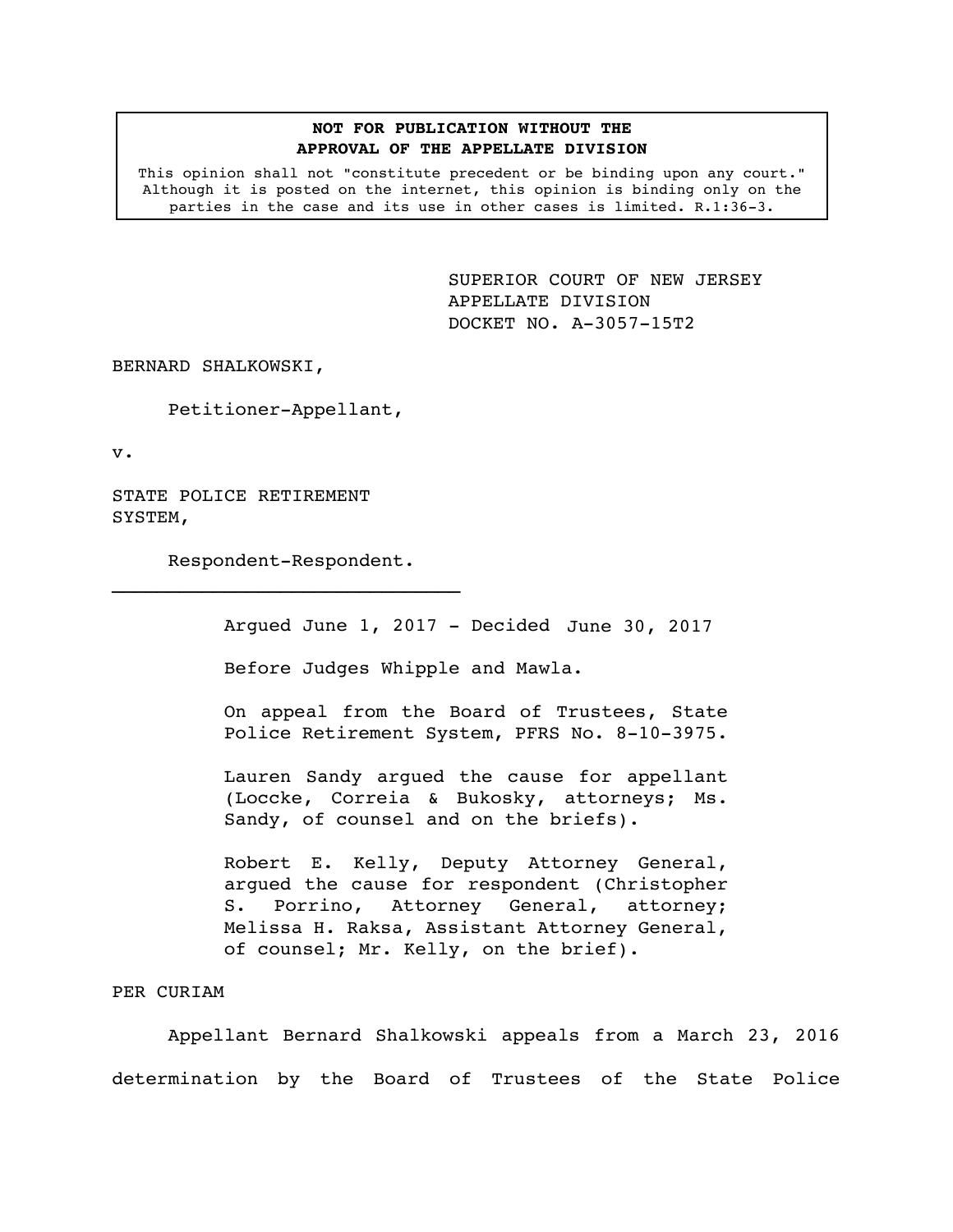Retirement System (Board) affirming a January 8, 2016 decision by the Office of Administrative Law (OAL) finding he was not entitled to an additional three percent of final compensation on his pension. Having considered appellant's claims, we affirm the Board's decision.

The following facts are taken from the record. Appellant, born June 12, 1956, joined the New Jersey State Police on January 15, 1987. He served for twenty-four years and six months before mandatorily retiring at the age of fifty-five. Upon retirement, appellant made a written request for an administrative review and final determination of his final pension compensation. Appellant sought the request because he was "under the mistaken impression that he would receive a pension of fifty percent compensation plus three percent for each year over twenty, up to twenty-four years, eleven months service credit." The Division of Pension and Benefits (Division) informed appellant he was not entitled to receive the additional three percent upon retirement because he was not a member of the State Police Retirement System (SPRS) as of August 29, 1985, the date on which the Legislature conferred the additional retirement benefit pursuant to N.J.S.A. 53:5A-8.

Appellant sought review of the Division's determination and argued the Board was equitably estopped from applying the statute to him because during his recruitment, training and employment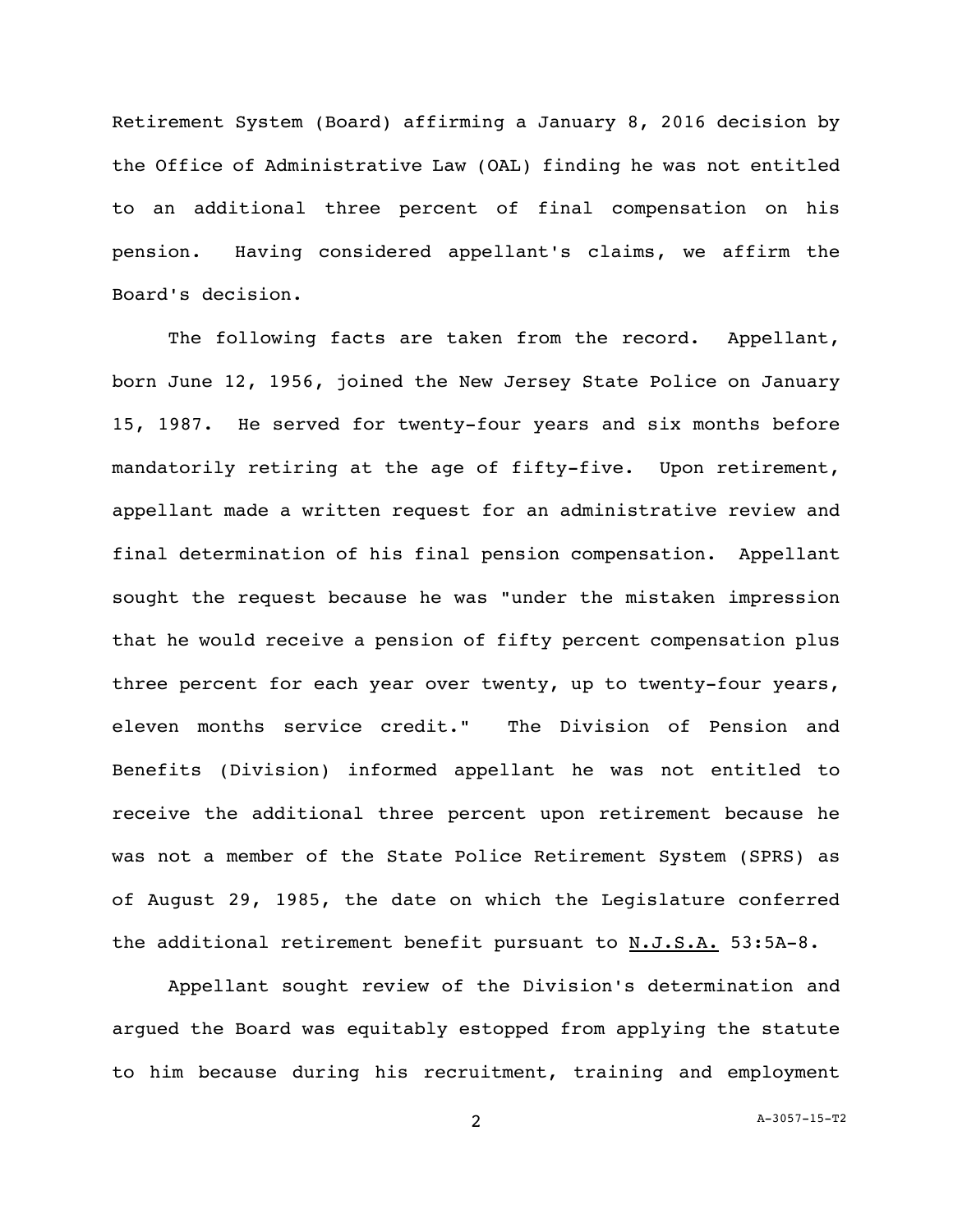with the State Police he had reasonably relied upon representations contained in correspondence, handbooks and newsletters issued by SPRS promising he (and others similarly situated) would receive the additional three percent benefit. Appellant also claimed he turned down more lucrative employment with municipal law enforcement agencies in detrimental reliance upon the representations contained in State Police literature.

As noted above, both the OAL and the Board agreed with the Division's application of the statute. The Board adopted the OAL's findings and concluded the plain language of  $N.J.S.A.$  53:5A-8 made clear it did not apply to appellant. It also accepted the OAL's findings appellant did not prove the elements of equitable estoppel and did not establish the decision was arbitrary, capricious, or unreasonable. The Board also found persuasive the reasoning of a Law Division decision dismissing a separate class action age discrimination lawsuit filed by appellant, and thus denied appellant's claim.

Appellant now appeals the Board's determination asserting the same arguments, namely, the Board improperly denied his equitable estoppel claims and its decision was arbitrary, capricious and unreasonable. For the following reasons, we affirm.

Our scope of review in the case of an administrative agency's final decision is limited. In re Hermann, 192 N.J. 19, 27 (2007).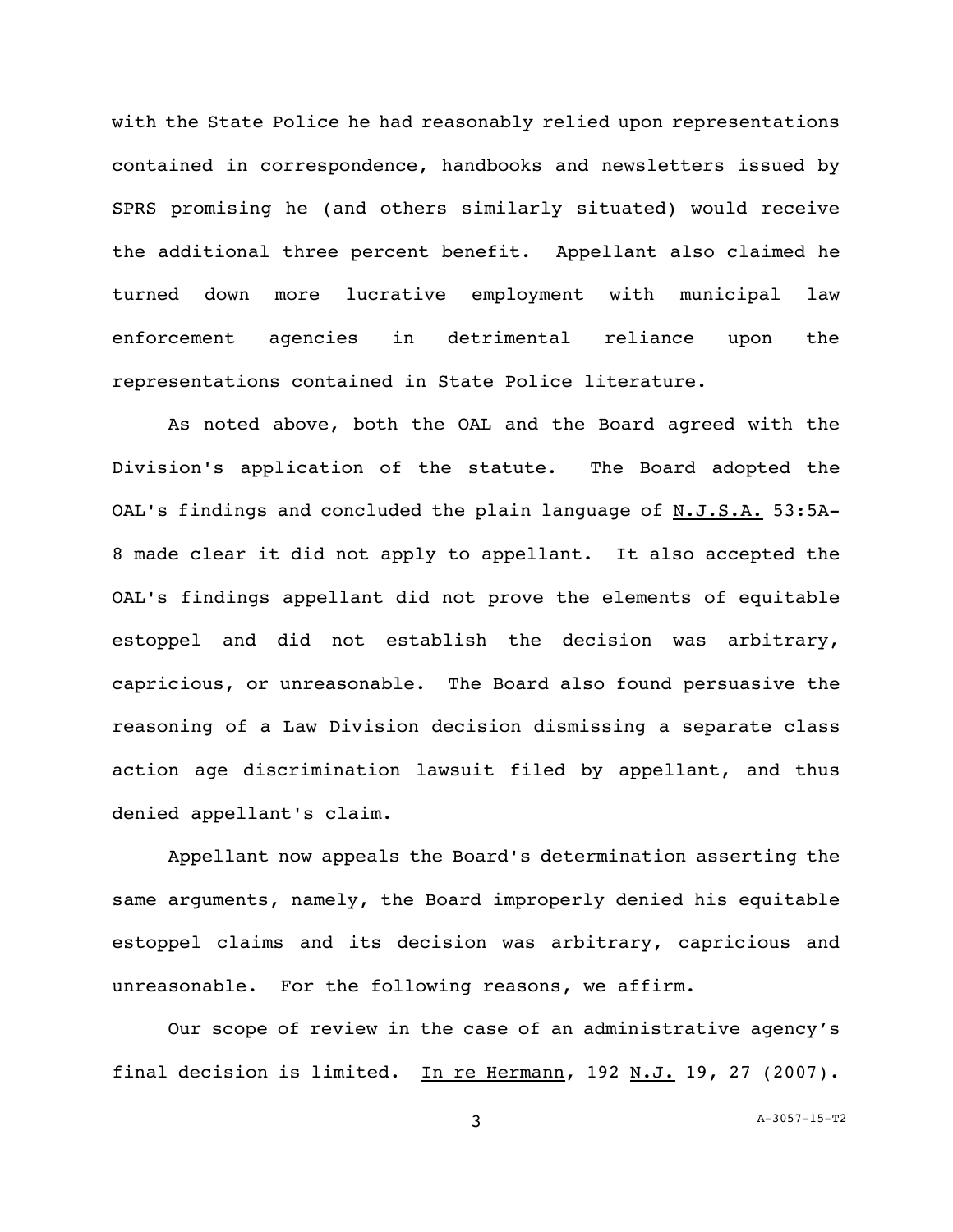"An agency's determination on the merits 'will be sustained unless there is a clear showing that it is arbitrary, capricious, or unreasonable, or that it lacks fair support in the record.'" Saccone v. Bd. of Trs. of Police & Firemen's Ret. Sys., 219 N.J. 369, 380 (2014) (quoting Russo v. Bd. of Trs., Police & Firemen's Ret. Sys., 206  $N.J. 14$ , 27 (2011)). To determine whether agency actions are arbitrary, capricious, or unreasonable, we must consider:

> (1) whether the agency's action violates express or implied legislative policies, that is, did the agency follow the law; (2) whether the record contains substantial evidence to support the findings on which the agency based its action; and (3) whether in applying the legislative policies to the facts, the agency clearly erred in reaching a conclusion that could not reasonably have been made on a showing of the relevant factors.

> [In re Stallworth, 208 N.J. 182, 194 (2011) (quoting In re Carter, 191 N.J. 474, 482-83  $(2007)$ .]

However, we are not bound by an agency's determination of purely legal issues. Pinelands Pres. All. v. State, Dept. of Env't Prot., 436 N.J. Super. 510, 524 (App. Div.) certif. denied, 220 N.J. 40 (2014).

The statute at issue here states:

Any member of the retirement system may retire on a service retirement allowance upon the completion of at least 20 years of creditable service as a State policeman, which includes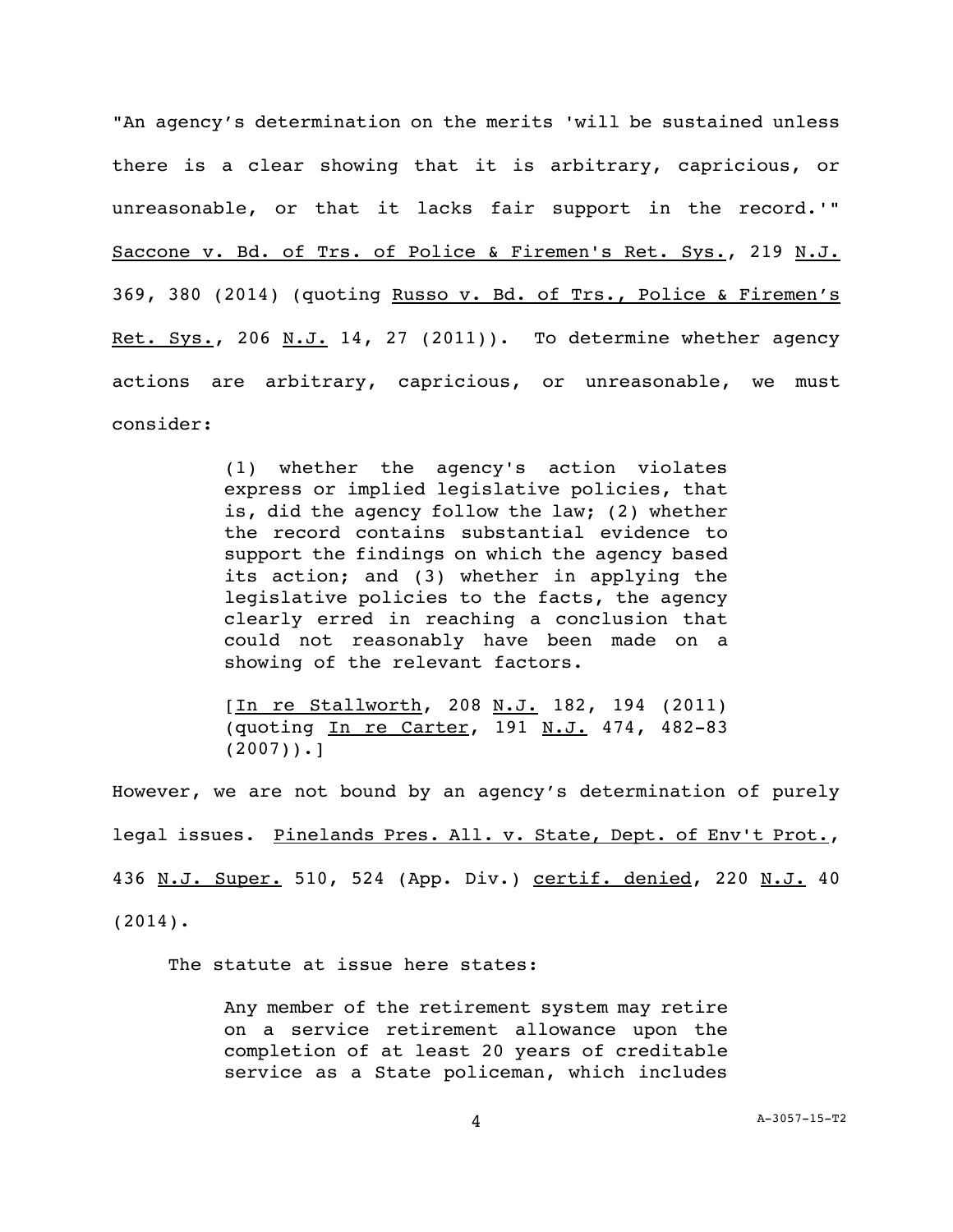the creditable service of those members appointed to the Division of State Police under section 3 of P.L. 1983, c. 403 (C. 39:2- 9.3) and the creditable service of those members appointed to the Division of State Police under section 1 of P.L. 1997, c. 19 (C. 53:1-8.2). Upon the filing of a written and duly executed application with the retirement system, setting forth at what time, not less than one month subsequent to the filing thereof, he desires to be retired, any such member retiring for service shall receive a service retirement allowance which shall consist of:

> (1)An annuity which shall be the actuarial equivalent of his aggregate contributions; and

> (2)A pension in the amount which, when added to the member's annuity, will provide a total retirement allowance of 50% of his final compensation.

 $[N.J.S.A. 53:5A-8(b).]$ 

Also, N.J.S.A. 53:5A-8(f) states:

Any member of the retirement system as of the effective date of P.L. 1985, c. 175 who is required to retire pursuant to subsection c. of this section and who has more than 20 but less than 25 years of creditable service at the time of retirement shall be entitled to the retirement allowance provided for by subsection b. of this section plus 3% of his final compensation multiplied by the number of years of creditable service over 20 but not over 25.

The three percent benefit was increased from two percent in 1993. Ibid. The statute provides those enrolled in the SPRS on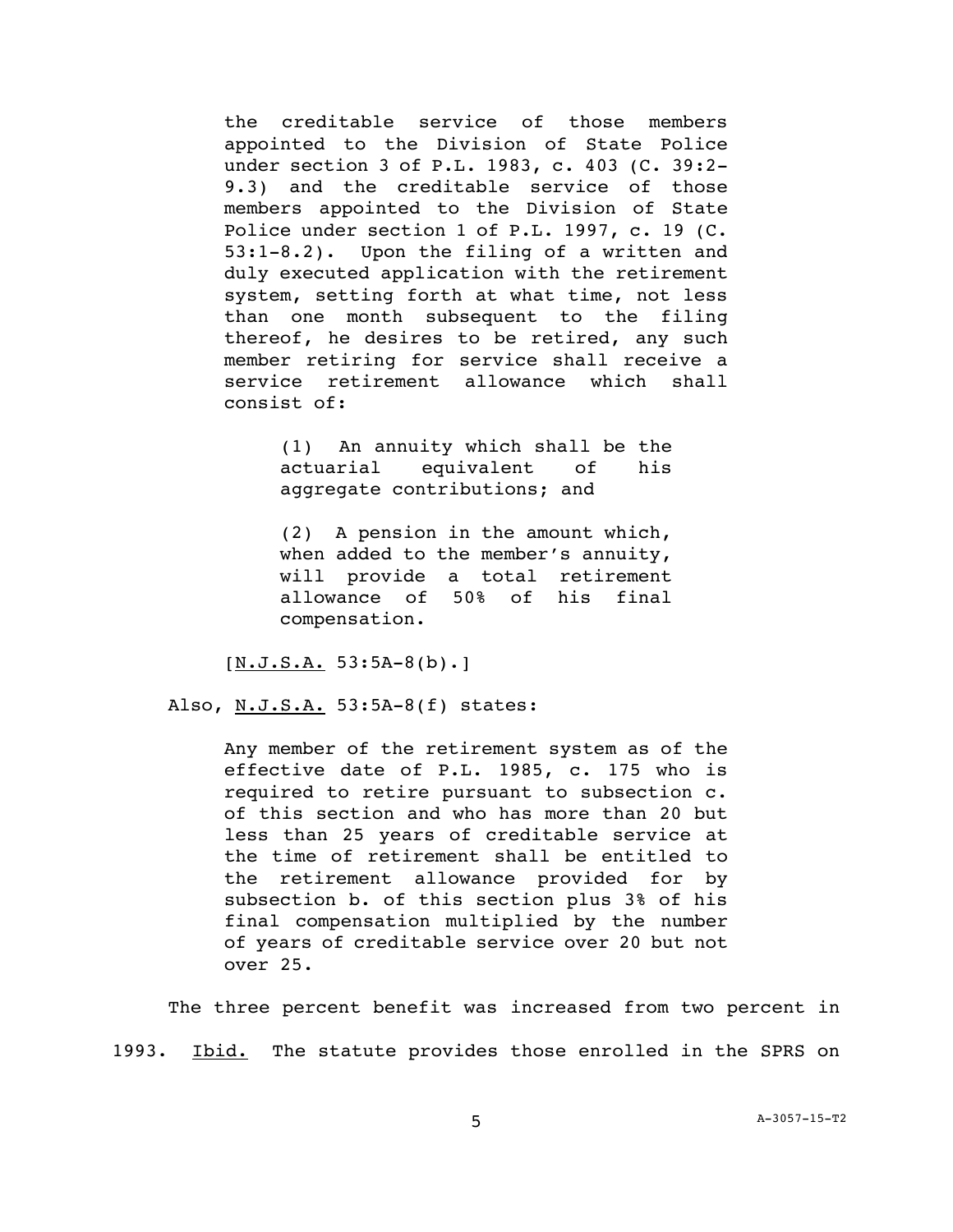or before the enactment of the statute in 1985 are entitled to a three percent annual benefit after twenty years of service. N.J.S.A. 53:5A-8(f).

Neither party disputes the meaning of the statute, only whether it applies to appellant. He argues equitable estoppel applies and he should receive the benefit of the statute's three percent increase to his pension because he reasonably relied upon written representations he would receive the additional sums to his detriment.

"Equitable estoppel is rarely invoked against a governmental entity, . . . particularly when estoppel would 'interfere with essential governmental functions.'" In re Johnson, 215 N.J. 366, 378 (citation omitted) (quoting Vogt v. Borough of Belmar, 14 N.J. 195, 205 (1954)). "Nonetheless, equitable considerations are relevant to assessing governmental conduct, . . . and may be invoked to prevent manifest injustice[.]" Id. at 379 (citation omitted).

"The essential elements of equitable estoppel are a knowing and intentional misrepresentation by the party sought to be estopped under circumstances in which the misrepresentation would probably induce reliance, and reliance by the party seeking estoppel to his or her detriment." Ibid. (citing Horsemen's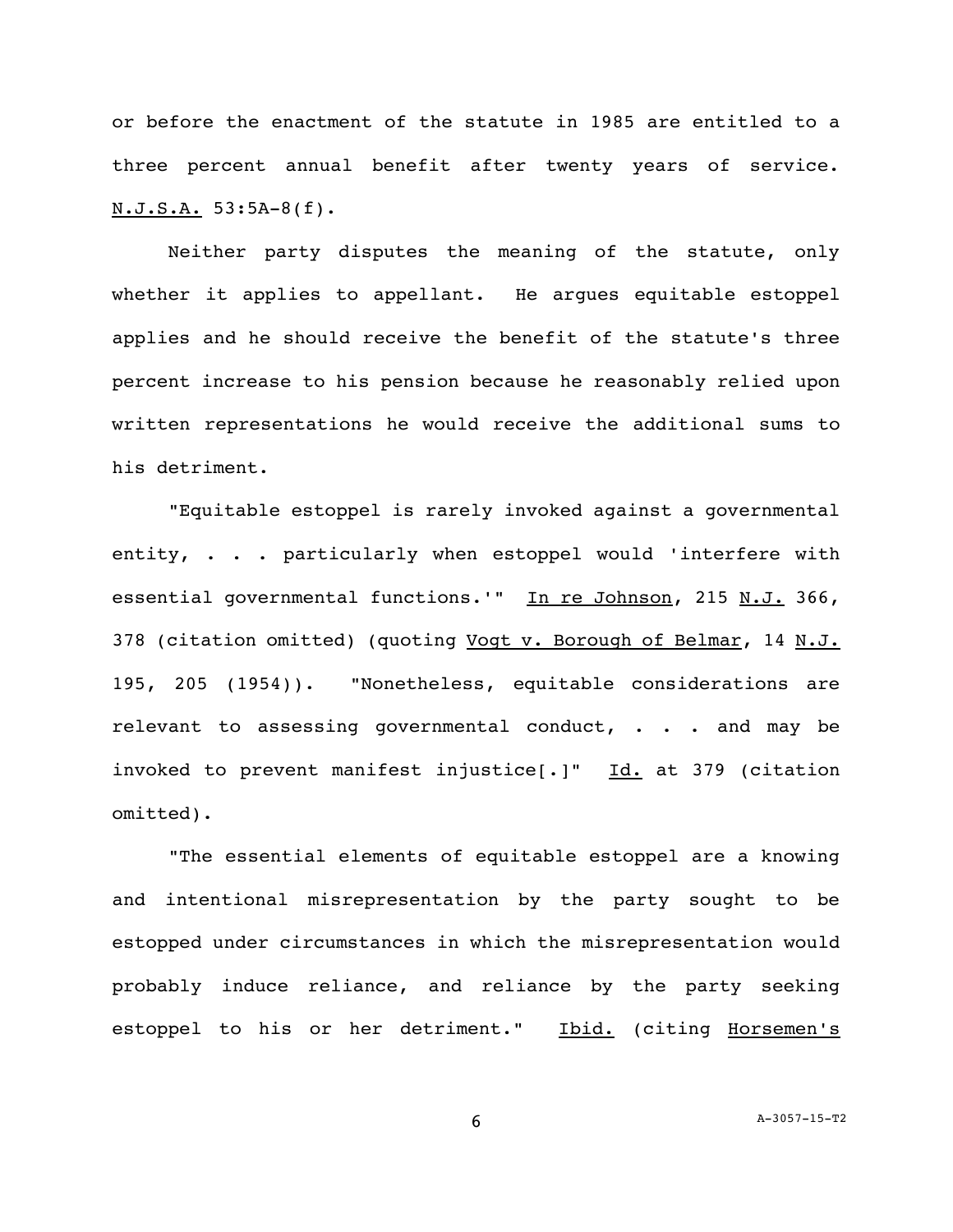Benevolent & Protective Ass'n v. Atlantic City Racing Ass'n, 98  $N.J. 445 (1985)$ .

In this matter, we lack a basis to second guess the Board and the OAL's reasoning. As noted by the Board, no evidence was presented demonstrating SPRS knowingly or intentionally misrepresented the retirement benefits to appellant. As the Board noted, the errors contained in the handbooks and literature appellant received do not prove these representations were made with the requisite knowledge or intent necessary to invoke equitable estoppel. The record, particularly the testimony of Division personnel, establishes the errors, while overt, were just errors, not a willful misrepresentation. Moreover, as the Board noted, it was not reasonable for appellant to rely upon the mistaken representations contained in the pension literature where he had ready access to the clearly worded statute at all times.

Appellant likens this matter to Vogt and Middletown Policeman's Benevolent Association Local No. 124 v. Township of Middletown, 162 N.J. 361 (2000). However, these cases are dissimilar to the facts presented here.

In Vogt, supra, 14 N.J. at 197, 203-04, the Supreme Court applied the doctrine of estoppel to a municipality, which sought to deny workers' compensation to a junior firefighter who had been injured returning from a fire call. The municipality claimed it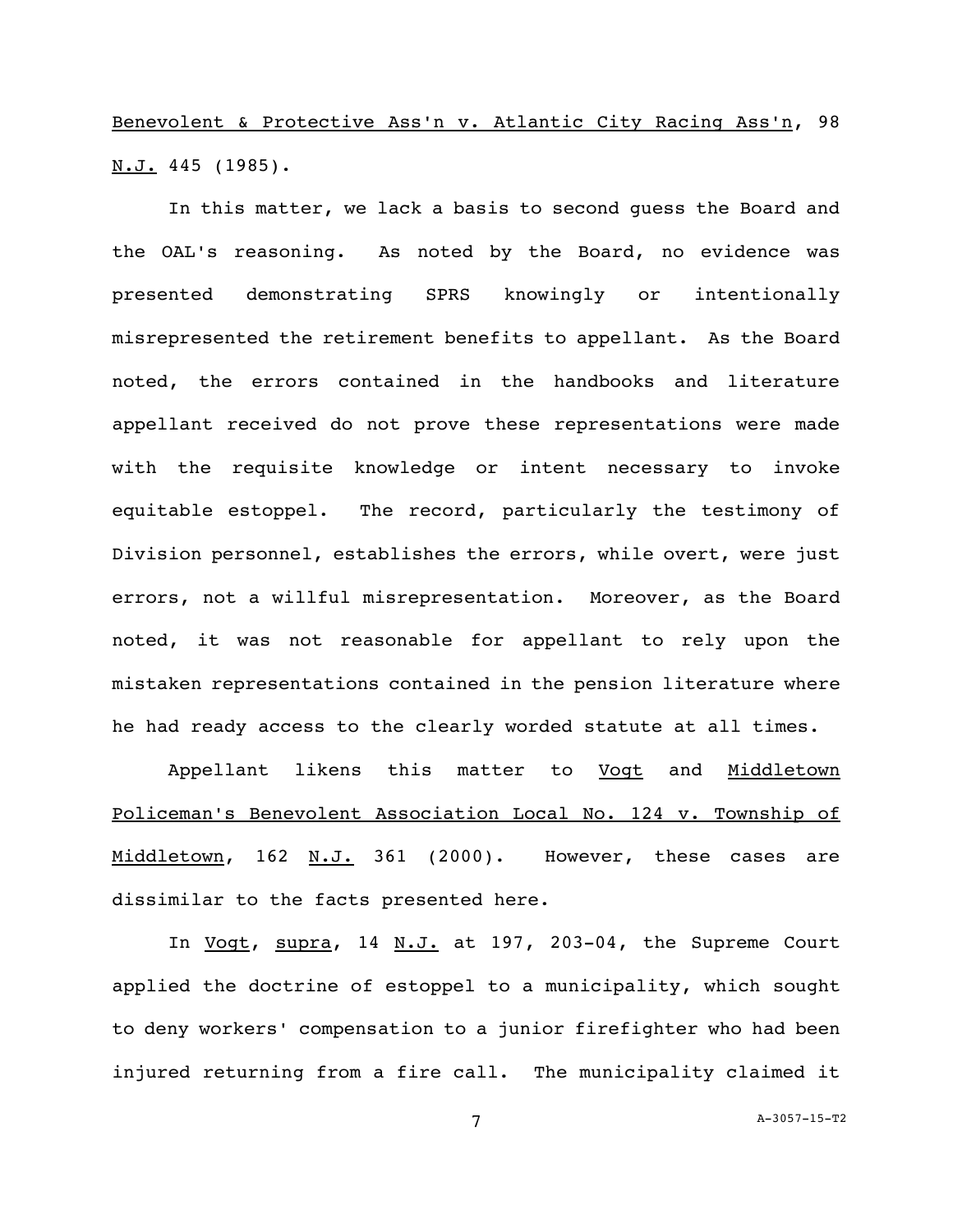did not have to pay workers' compensation because the firefighter was a minor (seventeen years old) and by ordinance only firefighters twenty-one years or older were considered active firefighters entitled to the workers' compensation benefit. Id. at 202. The **Vogt** Court found estoppel applied because the municipality had routinely waived the limitation of the ordinance to only active firefighters and applied it to junior members. Id. at 204. Here, there was no evidence the SPRS had actually waived the applicability of  $N.J.S.A. 53:5A-8(f)$  by applying it to members hired after August 29, 1985.

Middletown Policemen's Benevolent Association Local No. 124 is also distinguishable. There, the Supreme Court applied equitable estoppel where a municipality not only made representations to an employee offering him post-retirement medical benefits thereby inducing him to retire, but also had granted the benefits to the employee for a decade after retirement before suddenly terminating them. Middletown Policemen's Benevolent Association Local No. 124, supra, 162 N.J. at 372. As a result, the Court stated:

> When weighing "the reliance factor," we find that equitable considerations prohibit the Township from terminating [the former employee's] post-retirement health benefits. But for the Township's representations to [the employee] that his health benefits would be continued after retirement, [he] could have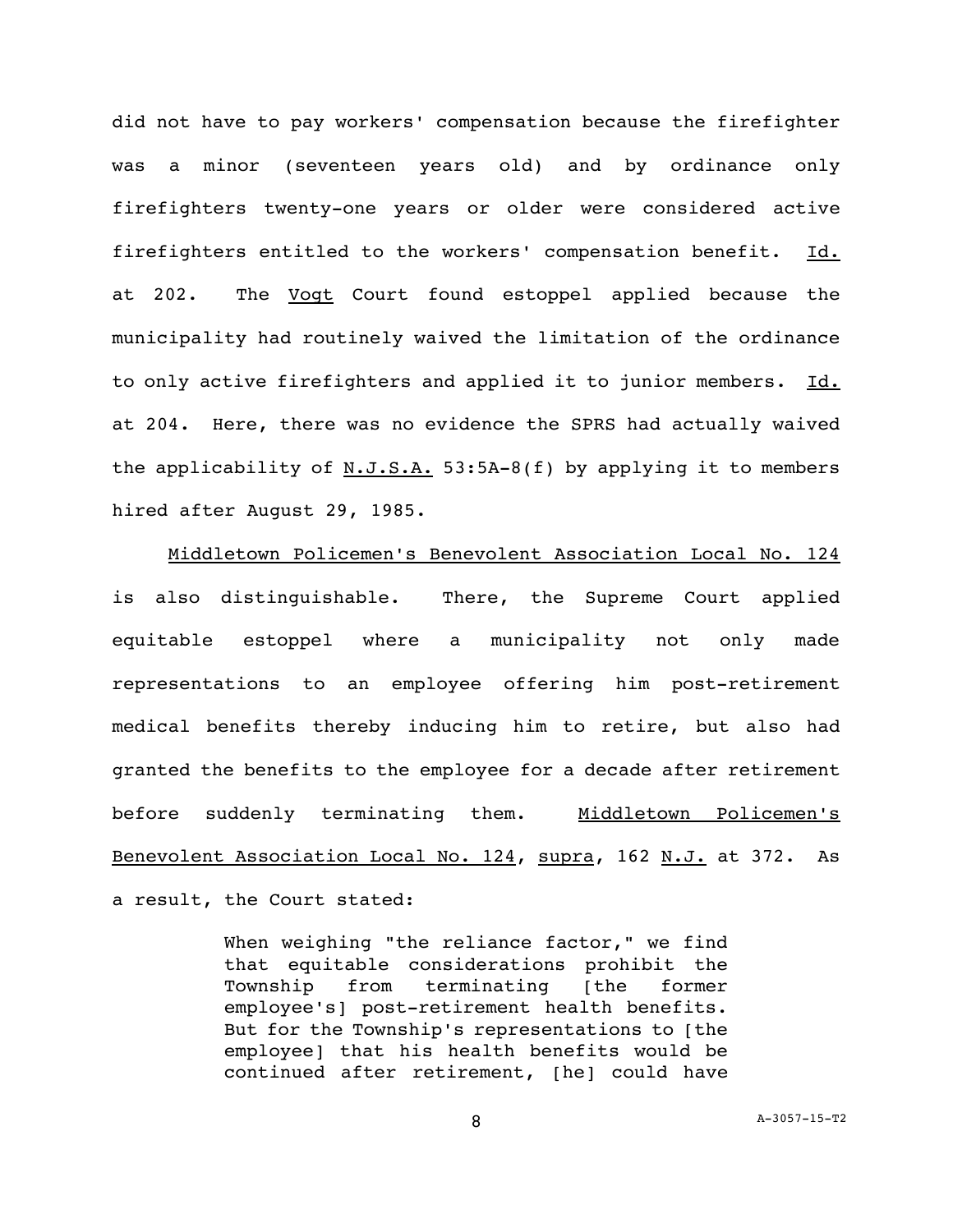waited and retired two and a half years later to guarantee those benefits.

## [Ibid.]

Here, SPRS extended no benefits to appellant under N.J.S.A. 53:5A-8(f) and did not pay him the additional three percent of his pension. As we discuss below, appellant did not meet his burden of proof to establish detrimental reliance as well.

Appellant expresses disagreement with the Board's conclusion he did not prove detrimental reliance. He argues he remained employed as a trooper for an "extra 4 years and 4 months" longer than necessary, believing it would secure him the additional three percent pension benefit. He asserts the loss of the three percent equates to a loss of \$16,000 per year in pension receipts. He also asserts he declined other offers of employment with municipal law enforcement agencies, which would have allowed him to remain employed longer and provided pensions payable at a rate of sixtyfive and seventy percent of salary.

These arguments were presented to the OAL, which considered and rejected them, and the Board by adopting the OAL's findings similarly found them unpersuasive. The OAL stated:

> I cannot conclude that the petitioner turned down other job offers based upon his belief that he would receive a 63% pension at the age of 55. The petitioner himself noted that he had always wanted to be a trooper, to be one of the best in the country. He knew that he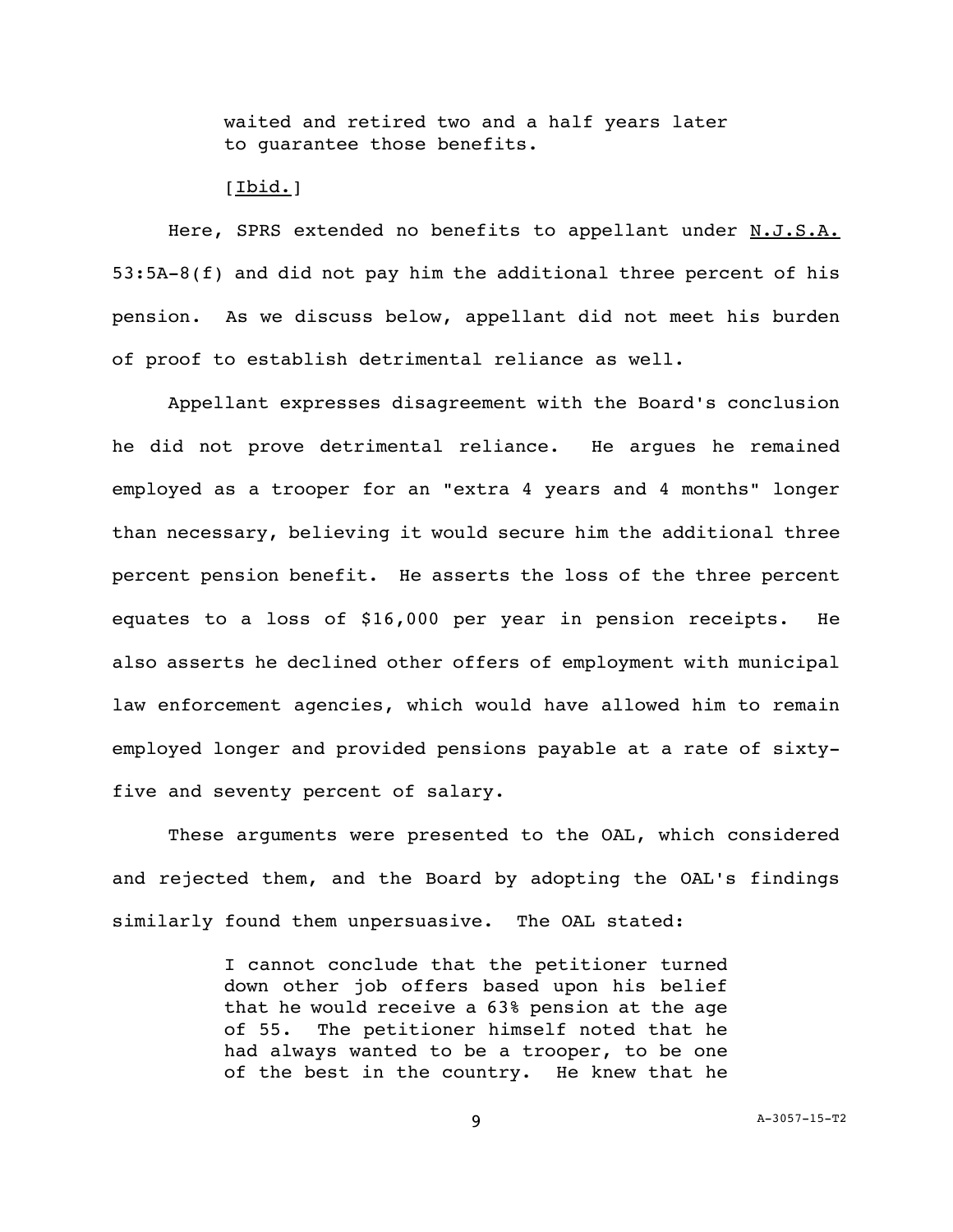would also be eligible to retire at the age of 55, and would not have had to work until he was 65.

On appeal, appellant repeats the claims already considered and rejected by two tribunals. We find no basis to overturn the Board's findings, especially in light of the deference we accord to the Board's findings of fact.

Lastly, appellant asserts the Board's determination was arbitrary, capricious and unreasonable because it referenced a trial judge's findings relating to collateral estoppel in appellant's class action litigation in the Law Division, whereas the State had agreed the issue would be adjudicated before the OAL. Appellant also faults the Board's findings as unsupported by substantial evidence because: it concluded the handbooks were only accurate for troopers near retirement and thus not intended for all troopers, the Board found a lack of evidence of detrimental reliance where in fact there was such evidence, and it adopted the OAL's findings appellant relied on third parties for information regarding the pension benefits when in fact the information came from SPRS.

Appellant's claim the Board improperly engrafted the Law Division findings from the class action suit onto its findings here is unavailing. The Board's determination states: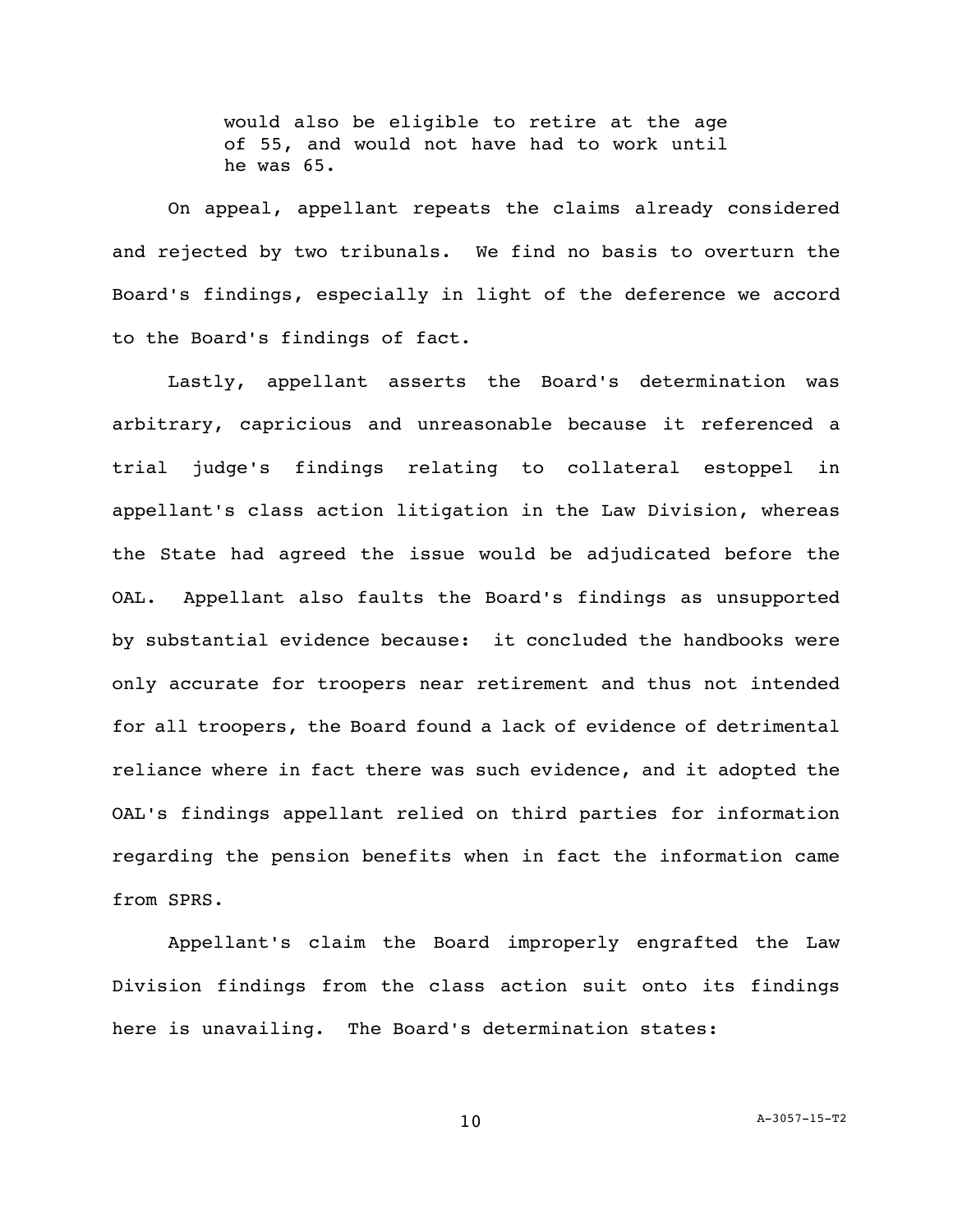In dismissing that claim on the merits, Judge Andrew Smithson notes:

Appellants maintain that, despite the statutory codification in the Pension Act to the contrary, appellants detrimentally relied on a newsletter from 1999 and two handbooks granting entitlement benefits to a pension benefit.

This position is unsupportable. "The terms and conditions of public service in office or employment rest in legislative policy rather than contractual obligation." Spina v. Consolidated Police & Fireman's Pension Fund Commission, 41 N.J. 391, 400 (1964)[.] Defendants maintain that officers were fully informed of the statutory pension provisions that showed they were not eligible for the pension benefit in question.

The aforementioned not to the contrary, "It is a well settled and fundamental principle that ignorance of the law excuses no man." In re Wittreich, 5 N.J. 79, 87 (1950). Parties dealing with the state are bound by statutory language (even if they have received incorrect information and rely on it, to their detriment). Mitchell v. Harris 496 F. Supp. 230, 232 (D.N.J. 1980). Specifically on point, New Jersey courts have held that "one accepting a public office or position is presumed to do so with full knowledge of the law as to salary, compensation and fees . . . all limitations prescribed must be strictly observed. Shalita v. Township of Washington, 270 N.J. Super. 84, 91 (App. Div. 1994). "The statute trumps whatever implied contract may have existed between the parties." Golden v. Union, 163 N.J. 420, 431 (2000).

Pursuant to Spina and as appellants' employment rights are controlled by statute, appellants cannot maintain a supportable contract claim against the state.